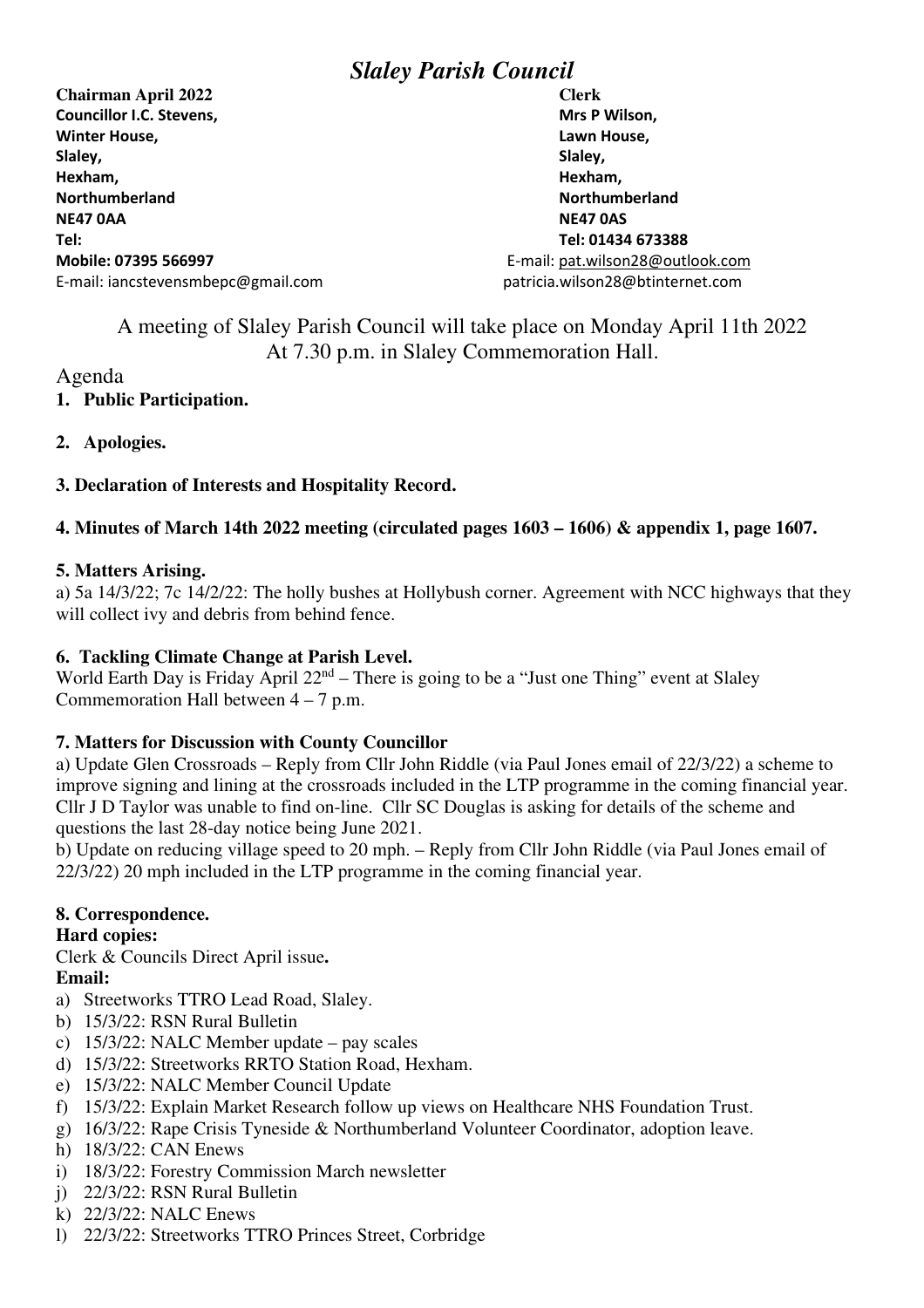- m) 28/3/22: Kate Pawley North East's bid unsuccessful
- n) 29/3/22: TSN Rural Bulletin
- o) 30/3/22: NCC Northumberland Local Plan Adoption
- p) 30/3/22: NALC Enews
- q) 1/4/22: NCC Climate Change April newsletter
- r) 1/4/22: CAN Enews
- s) 1/4/22: NCC Support for Tree Planting in parish
- t) 4/4/22: NCC Planning Validation Checklist Re-consultation 81 pages reply by 17/4/22

# **9. Financial Report.**

a) March & Year End payroll paperwork

b) Invoices received & paid since March meeting

NCC weekly playground inspections during March £100.69

TP Jones & Co LLP payroll preparation January – March £46.80

Slaley Commemoration Hall meetings Feb & March £36.50

Clerk's annual expenditure £370.37

c) Invoices to be paid

d External audit arrangements received for PKF Littlejohn LLP Audit date is 1/7/22.

e) Year End income and Expenditure attached as **appendix ?? 110422, page ??** 

# **10. Queen Elizabeth II Platinum Jubilee.**

a) Report by Cllr I C Stevens from public meeting of Saturday April  $9<sup>th</sup>$ .

b) Request for funding came in by Slaley Film Club

c) 15/3/22: Cost of wooden parish seats – Hexhamshire man no longer makes. Looked on line and emailed prices. Councillors wanted a locally made seat – made by whom?

# **11. New Planning Applications.**

## **Decisions from planning**

**22/00321/FUL:** Single storey side extension at rear providing utility room. Deneside, Wooley, Hexham. NE46 1TY. Applicant Sophie Betts. **Granted.**

**21/03782/FUL:** Conversion of outbuilding to guest accommodation, East Ridley Hall, Strothers Bank Slaley. Applicants Mr & Mrs Paul Spencer. **Granted** 

**21/02682/OUT:** Resubmission: Outline application for development of up to 3 detached dwellings (all matters reserved) Land west of Rose Cottage, Wooley Road, Hexham, Applicant Mr. A. Garvey. **Granted.** 

**12. Social Media Report - Cllr I C Stevens & Slaley Web Page Report - Councillor S.C. Douglas.**  Facebook – Cllr D J Taylor emailed Mrs P. Goodwin whose email account is still associated with the PC facebook. Mrs Goodwin will look into this.

#### **13. Defibrillator Update– Monthly check list attached as appendix attached as appendix?/…110422, page ???**

a) The monthly NEAS check list to be completed by Cllr Storey. The date on the pads in the Defib is November 2023 and date on replacement pads 2024-10.

b) Report of First Aid Training by NEAS on Thursday April  $7<sup>th</sup>$ .

# **14. Update games/play area within school grounds.**

a) PC Clerk emailed Stephen Wardle 15/3/22 and asked for weekly inspections to begin outside of school hours. Weekly Inspections began again in March – circulated to Headteacher & Cllr I C Stevens. b) Slaley School Head-teacher contact the PC Clerk and asked if a Risk Assessment had been undertaken when the Community took over the school grounds outside of school hours. The Community Trust worked with the School Governors and PC in funding the equipment with grants from the Housing Developers Fund. Climbing frame, BMX track (since removed and made into a footpath) table tennis, tennis stands and net and basketball stands. The PC took over in September 2011 and since then have paid for grass cutting around the BMX/footpath area, Community insurance, annual inspection and weekly inspections + the Community Agreement. This all indicates there must have been a risk assessment.